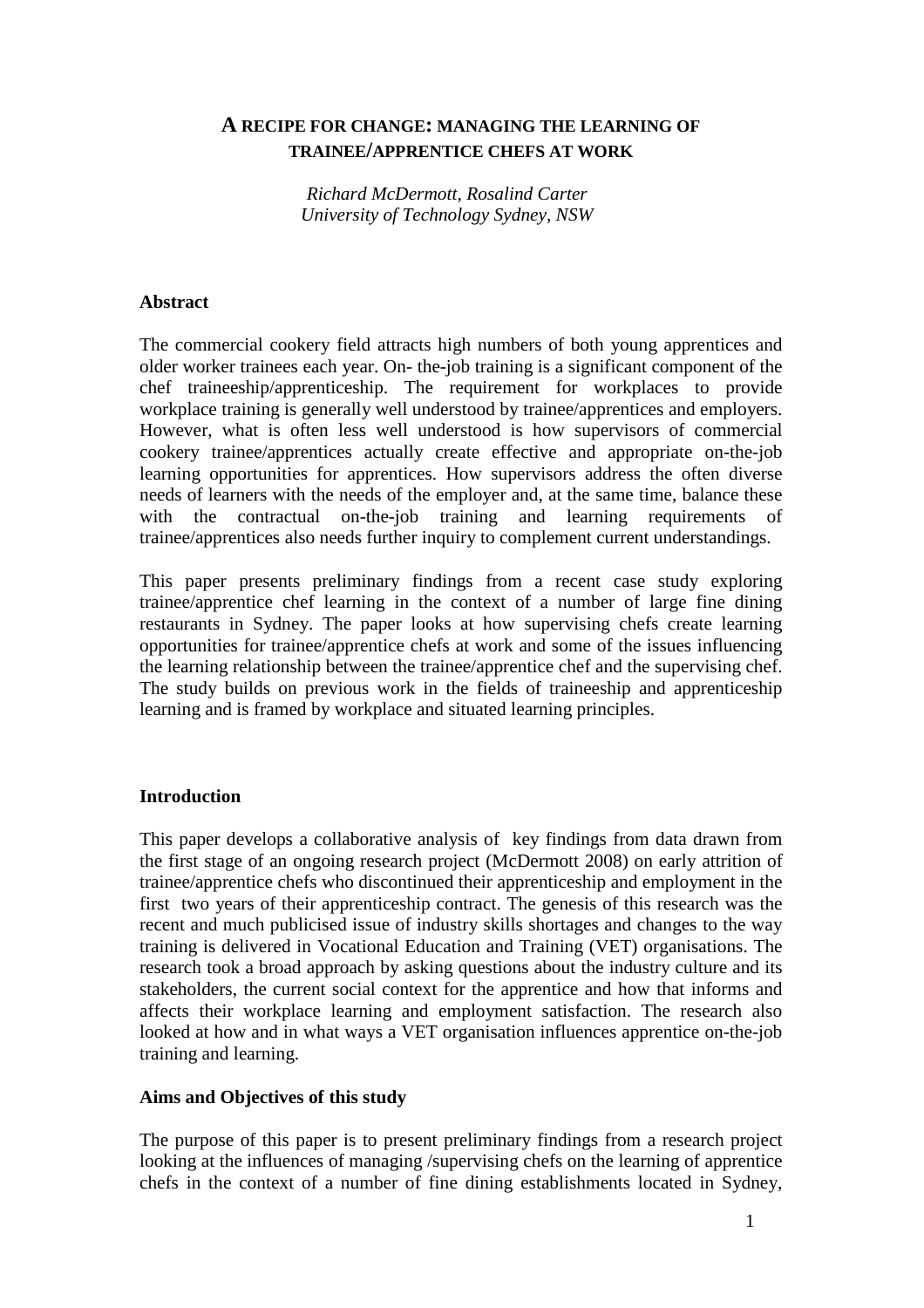NSW. The study inquires into the role of the supervising chef in facilitating the workplace learning of apprentice and trainee chefs and shed some light on how supervising chefs establish and create a learning conducive environment for apprentice chefs.

This paper focuses on the influence of the supervising chef on trainee and apprentice chef retention in the context of fine dining establishments in Sydney. The study looks at ways in which supervising chefs create learning conducive conditions for trainee and apprentice chefs and how these conditions translate into on-the-job workplace satisfaction and apprentice retention. It combines previous studies looking at apprentice chef retention rates (McDermott 2008) and manager roles as facilitators of workplace learning (Carter 2009). For the purposes of this paper, trainee and apprentice chefs are acknowledged as having a number of different training arrangements in the their contracts but will be referred to here generically as 'apprentices' denoting 'early experience learners'. The term 'apprentice chef', is taken to mean a 'first' or 'second' year apprentice chef. Apprentice chefs in this study are indentured to an employer for a period of 3 years. Employers in this study are businesses classified as 'fine dining establishments' in Sydney NSW. The term 'manager' is taken to mean the workplace supervisor or manager working closely with apprentices in their everyday work.

In this paper we argue that apprentice engagement in work and training, satisfaction and subsequent apprenticeship retention are significantly influenced by the role and actions of the workplace manager and the context of the working environment. We also argue that the role of the supervising chef as a facilitator of on-the-job learning deserves further inquiry to build understanding for not only supervising chefs, but also for learners, trainers and employers. Specifically, more needs to be known about how apprenticeship learning is influenced by the practice and culture promoted by the supervising chef.

In this paper we propose that learning at, in and through work is a process and an outcome of both the employment relationship that is 'what workers are expected to do' and the way workers involve themselves in the process of meeting their obligations to the employment relationship. As work in the new age of change becomes less prescriptive and more diversified, particularly with the introduction of new technologies and competitive processes, workers and managers need to be able to adapt old and develop new skills so that they can maintain their own viability and keep up with the pace of change.

The catalyst for this combined research was a shared interest by both of us in how learning at work is facilitated and supported and an observation that the retention rate of apprentice and trainee chefs in employment and training has been gradually falling in recent years. More needs to be known about the training conditions for apprentice chefs in commercial kitchens.

# **Apprentices and their apprenticeship**

An apprenticeship or traineeship contract involves a tripartite agreement between the Registered Training Authority, RTO and employer and a learner . The requirements of a NSW State Government apprenticeship/ traineeship contract is that a learner be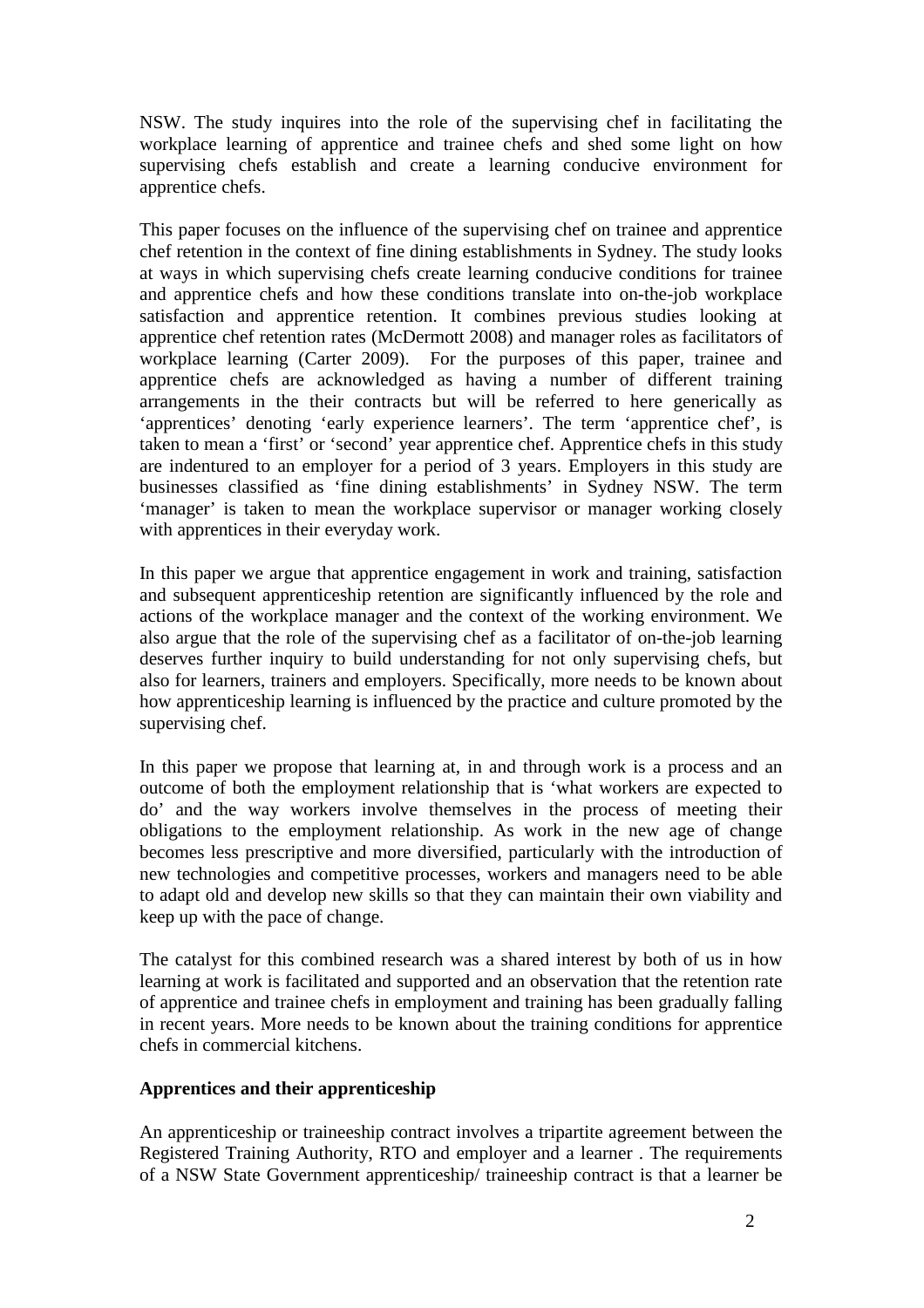indentured to an employer and enrol in an apprenticeship learning program, generally at a Certificate III level, with an RTO such as TAFE NSW. The role of the RTO is to provide formal training through course work including theory and practice in a training environment. The role of the employer is to provide suitable on-the-job learning opportunities for apprentices to complement training provided by the RTO. The role of the apprentice is to participate at an appropriate level of engagement with formal training, and in work as an apprentice and employee.

Employers are responsible for providing meaningful, useful and authentic work tasks and to create opportunities for apprentices to extend their experience to prepare them for subsequent stages of the apprenticeship and future employment. In considering the roles of workplace 'trainers' in facilitating on-the-job learning, it is important to consider that on-the-job learning and training encompasses more than the development of technical chef skills. Learning in the context of work also includes negotiation of the social, cultural and physical conditions which shape the work environment. Responsibility for on-the-job guidance and supervision which would usually be provided by the supervising chef often falls to a  $3<sup>rd</sup>$  year apprentice. This raises questions not only for the nature of 'on-the-job' learning and training for first and second year apprentices but also for the on the job training and learning for third year apprentices. Are third year apprentices adequately equipped to not only coordinate their own work and learning but also to 'train' and support less experienced apprentice chefs? And 'what is meant by the terms 'training' and 'learning' in the context of on-the-job workplace learning for apprentice chefs?

## **Workplaces as sites of learning**

Workplaces can be sites of rich learning for many workers. Indeed, as (Billett 2001) points out, workplaces are sometimes the only place for workers to build their vocational knowledge. In examining guided learning at work, Billett (2001) however suggests that workplaces can be places of unequal distribution of opportunities for further learning. As such, it is important to look not only at how learning at work is guided by others but also to explore how the workplace affords learning and the 'agency' of individuals, that is, worker learner employment status, motivation and interests. Further, Billett (2001) proposes that contributions from worker engagement in everyday work can be supplemented with three elements that would make up a workplace pedagogy.

The three elements are:

- 1. intentional structuring of work and provision of guidance
- 2. acknowledgement of different kinds of affordances of access to activities and how workers engage with these and the type of support they can secure, and
- 3. encourage full bodied engagement in learning activities, the type of which develops robust knowledge.

In acknowledging that learning through workplaces requires more than just guidance, the kinds of values, goals and activities located in the workplace are also likely to determine how learning proceeds, what is leaned and who is invited to participate (Billett 2001). Situated workplace learning sees learning as taking place in response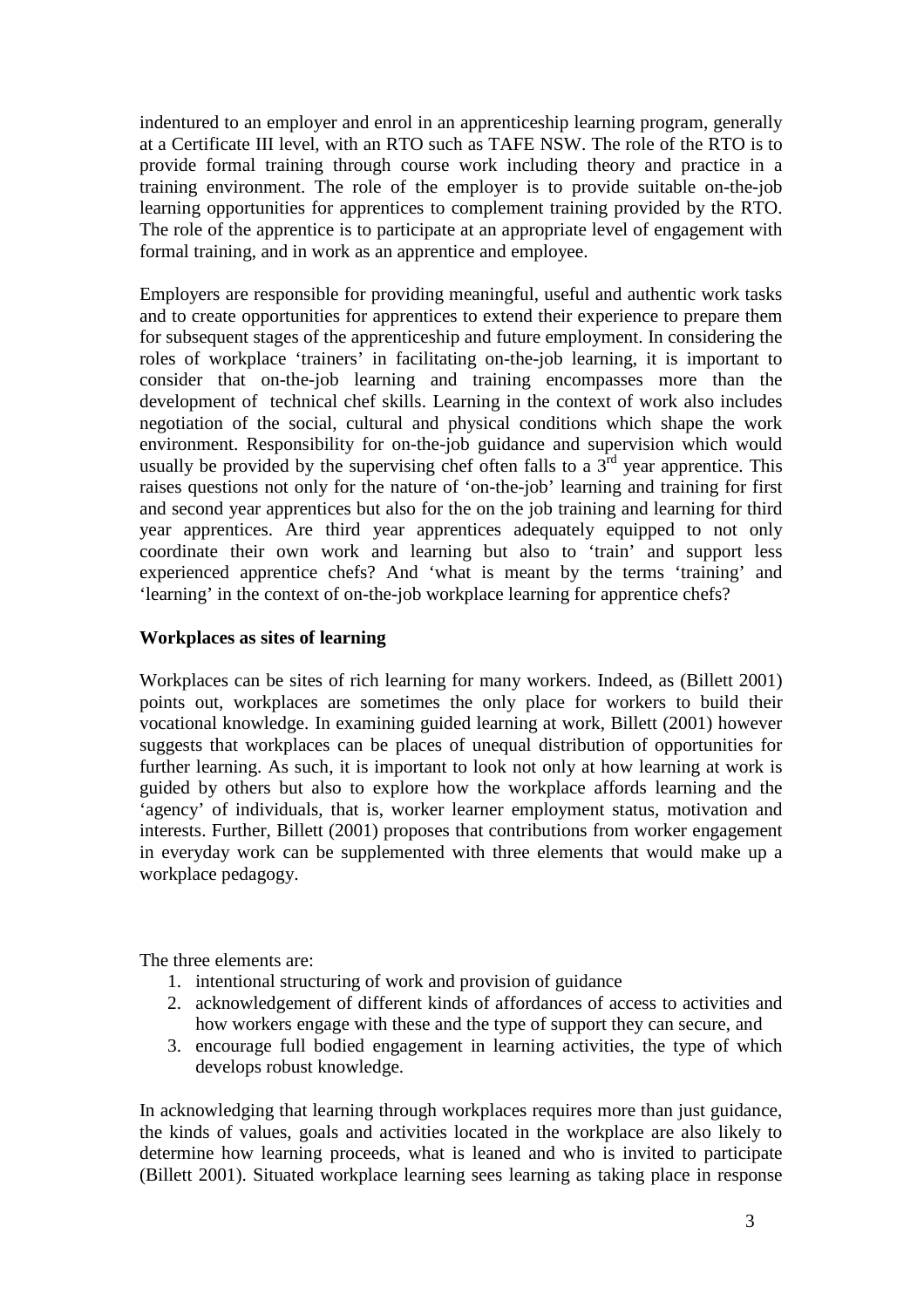to how the workplace encourages participation, provides challenging tasks and access to guidance by experienced others (Billett 2000, 2004, 2006). In a situated workplace learning model, learners learn through engagement with the activities of the workplace. A situated learning model suggests that learning is afforded by the 'situation' or context of the workplace and that responsibility for workplace learning rests not only with the learner, but how learning opportunities are afforded by the workplace.

The culture of the workplace has been found to have a significant influence on the way learning at work is perceived, acknowledged and supported (Solomon in Fenwick 2001). The multiple and divergent interests in how learning is constructed in the context of the workplace makes workplace learning a complex process which is sometimes not well understood by workers or managers.

## **Learning facilitation and how it applies to apprenticeship learning**

Facilitation practices include 'hands on' facilitation techniques such as mentoring, coaching and guiding (Billett 2000). A guiding principle in mentoring is that it is a targeted intentional matter that requires a specific focus, time, interest and appreciation of individuals. Mentors ideally, need to be able to research and carefully select their mentees and continually and constantly affirm activities (Johnson & Ridley 2004). Mentoring, coaching and guiding are, typically, planned, structured and intentional strategies that require time and resources to plan and implement. However, these types of strategies are often considered by employers as informal processes, unintentional and ad hoc, requiring few resources to implement and manage. These divergent views on facilitation techniques raise questions about how these processes are actually understood and implemented in practice and how these types of activities are resourced in workplace settings. The roles of managers as facilitators of learning at work can influence not only the way workplaces afford learning opportunities but also how workers engage with the opportunities created through work and the workplace (Billett 2002).

An important role is played by the line manager in promoting a positive learning environment for informal learning within their work teams (Macneil 2001). Further, supervisors who are effective facilitators will utilise their own learning and interpersonal skills to encourage informal learning opportunities through knowledge sharing thus improving team performance (Macneil 2001). An effective facilitator is able to switch continuously between 'one to one', 'one to many' and 'one to all' learning strategies (Heron 1989). As a facilitator, the manager or supervising chef is positioned to play an important and complex role in building awareness of individual worker learner needs and to deploy a wide range of learning strategies to build experience for apprentices. However, while managers may accept their roles as facilitators of workplace learning, the organization of work, time and resources can inhibit their approaches, and as such, can constrain the process of deploying useful learning strategies (Carter 2009).

### **Research method**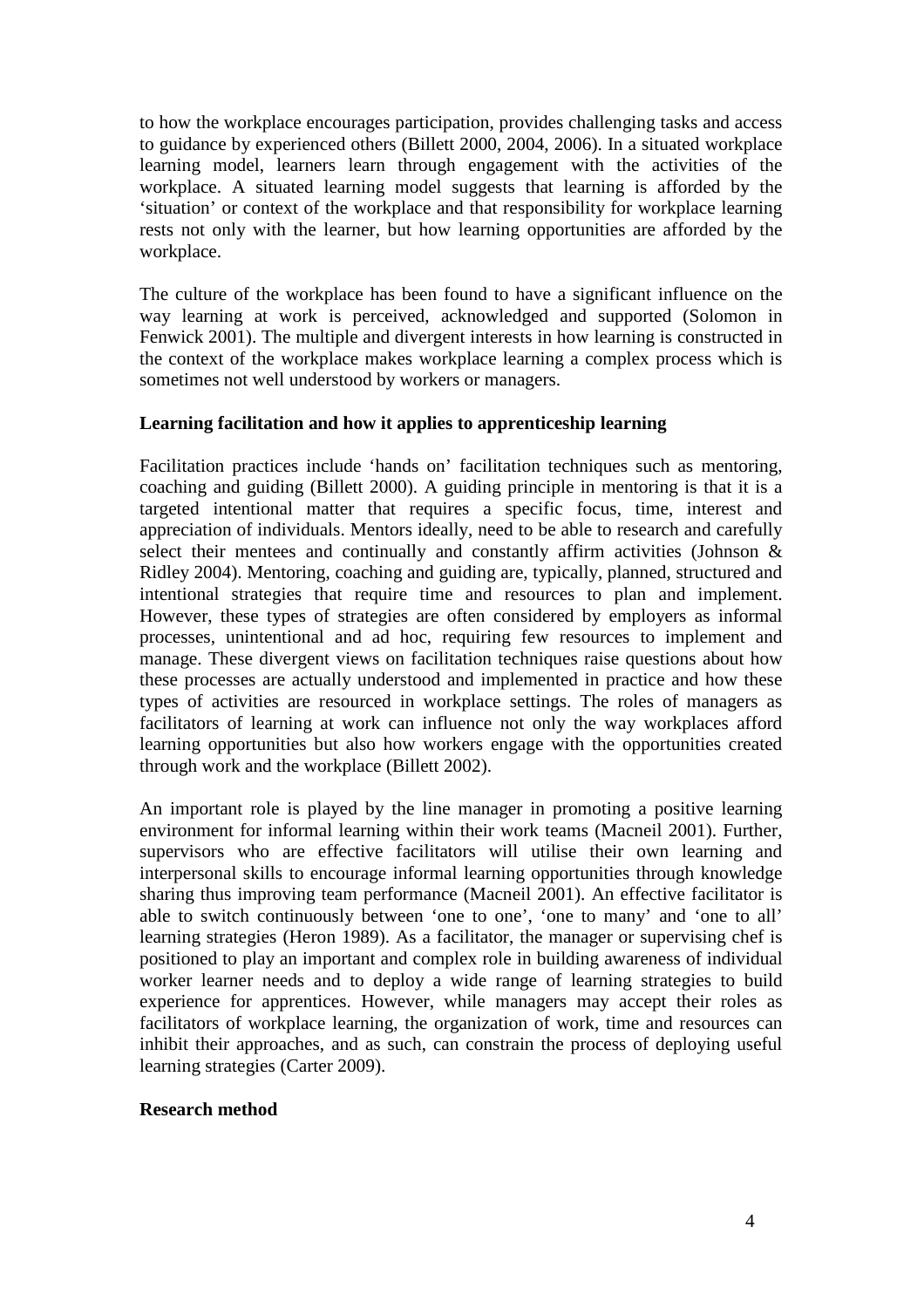Semi structured interviews were conducted with supervising chefs and apprentice chefs working in a number of fine dining restaurants in Sydney, NSW. Semi structured interviews were also conducted with a number of VET teachers.

Participants were asked a series of open ended questions about how they see the current state of the commercial cookery industry. In addition to this, apprentices and employers were asked their opinions about current VET training curriculum and workplace training practices. Employers who had also been apprentice chefs in the early stages of their careers were asked how the current state of the commercial cookery industry and VET training compares with their experience of being an apprentice chef before the industry and VET training underwent significant changes.

The research sought to examine commercial cookery training within the hospitality industry to develop an understanding of the workplace and vocational training of apprentice/ trainees. In recent years a large percentage of commercial cookery apprentices and trainees have chosen to drop out from both formal training and the commercial cookery industry (NCVER 2001). The data on current training of commercial cookery apprentices and trainees in the food industry and employer expectations was developed as a comparative study to ask the question as to how VET and workplace training is concomitant with the needs of both apprentice and employer (Cornford & Gunn 1998). The data for this research was generated by an inductive, interpretive approach of analysis to search for areas of homogeneity or heterogeneity between VET training and training provided by the workplace.

Examination of both the formal training and workplace training components the apprentices' learning processes was intended to shed light on a possible nexus between training in the workplace and VET and the skills shortage within the industry (NCVER 2001).We analysed the interviews and documents looking for evidence of where participants felt that the VET training they received tended to complement or otherwise, the on-the-job training they received from their supervising chefs. We also looked for ways in which the three parties, employer, trainer and apprentice could be bought together in the future to collaboratively discuss their differing perspectives and possible ways to improve on-the-job training experiences for apprentices.

### **Findings and discussion from the initial case study on early attrition**

Themes identified from the data and which are discussed here relate to apprentice perceptions of satisfaction with on-the-job training, work conditions and employer obligations in apprentice training contracts.

The research found that the quality of training within the workplace setting is a major determinant of apprentice satisfaction with both work and training. Perceptions of training quality significantly influenced decisions made by apprentices to 'stay on' in the industry to complete their apprenticeship or drop out of the industry altogether.

Research findings concerning apprentice retention in other industries also suggest that that a key driver for skills retention and utilisation is that people stay in organisations in which they 'feel they are learning and progressing in their careers' (Smith et al 2008). A person's relationship with their boss/supervisor was found to be an important predictor of worker intention to quit (Gow et al. 2008) . This notion is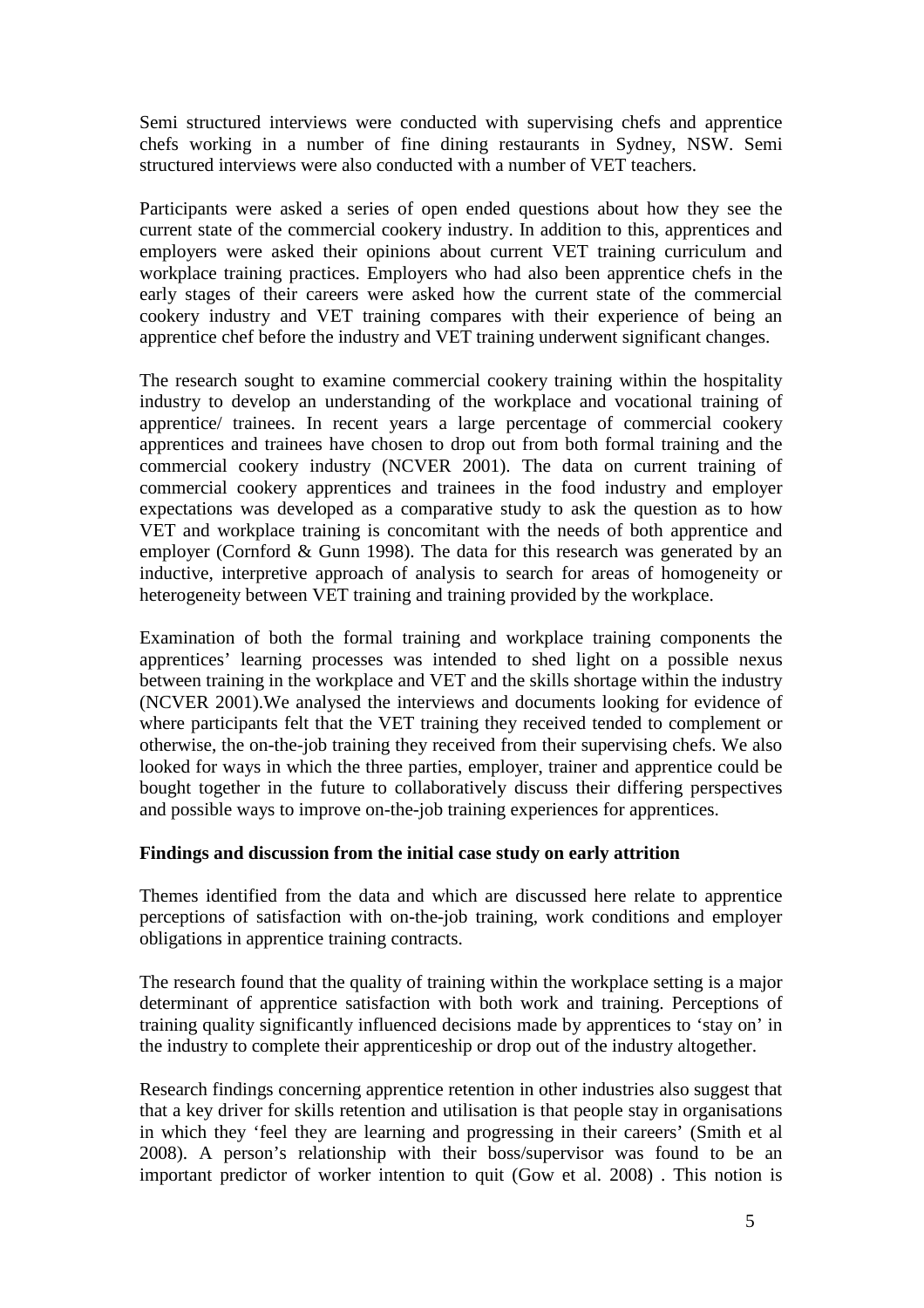supported by a Head Chef in a large fine dining restaurant who indicated that good supervising chefs can nurture and support apprentices or less experienced chefs by affording encouragement and praise when deserved. He suggested that:

*Good chefs can tell quite quickly at what level you're at and how much responsibility they can give you. They can nurture that. They'll know how quickly to move you up or stay on a certain section before you move to a new section. Working with you encouraging you, not making you feel special everyday but when you do something good then taking the time out to say, 'well done', not being scared to pass on their knowledge.* Philippo (Head Chef)

The commercial cookery industry harbours a significant number of employers who have difficulty in fulfilling base expectations of the tripartite training agreement between the trainee, employer and VET (McDermott 2008). The contractual agreement of employing an apprentice and the apprenticeship funding subsidy, paid by the Federal Government, carries with it obligations on the part of the employer to provide training for the apprentice. However, while the employer is responsible for providing meaningful on-the-job training for trainee/ apprentices, observations in commercial cookery kitchens (McDermott 2008) suggest that employers have varied perceptions of how this training is supervised. Training supervision in commercial kitchens is often delegated, not to senior chefs, but rather, to  $3<sup>rd</sup>$  Year or  $4<sup>th</sup>$  Year apprentices who may not necessarily have adequate experience in supervising inexperienced 1<sup>st</sup> Year apprentices. One of many implications of this is that apprentices in both 1st and later years apprentices often feel that on-the-job training they receive is inadequate or does not met their expectations of quality. As two apprentice chefs noted:

*Apprentices need to work in an environment where they can actually, physically learn and not be the one doing the teaching.* Christoph

And

*I could go on all day how bad – there was no training it was almost selftraining. You had to learn things yourself.* Patrick

On the other hand the study also found that several of the more experienced apprentice chefs indicated interest and satisfaction in 'looking after' new apprentices and that they were learning to be 'responsible' for less experienced apprentices.

A large number of small employers and some large employers too, have found it very difficult to juggle the requirements of their business and allocate adequate time to support apprentice on-the-job training. Employers seem content to send their apprentices to a Registered Training Organisation (RTO) such as TAFE but spent little time following up the formal training with on-the-job training for apprentices at work.

*I think the TAFE gives people a solid grounding but I think it's up to the employer to finish off that grounding…it depends on the skills that are needed for them to do their job at their place of work…because a lot of places of work are very different.* Russell (Teacher)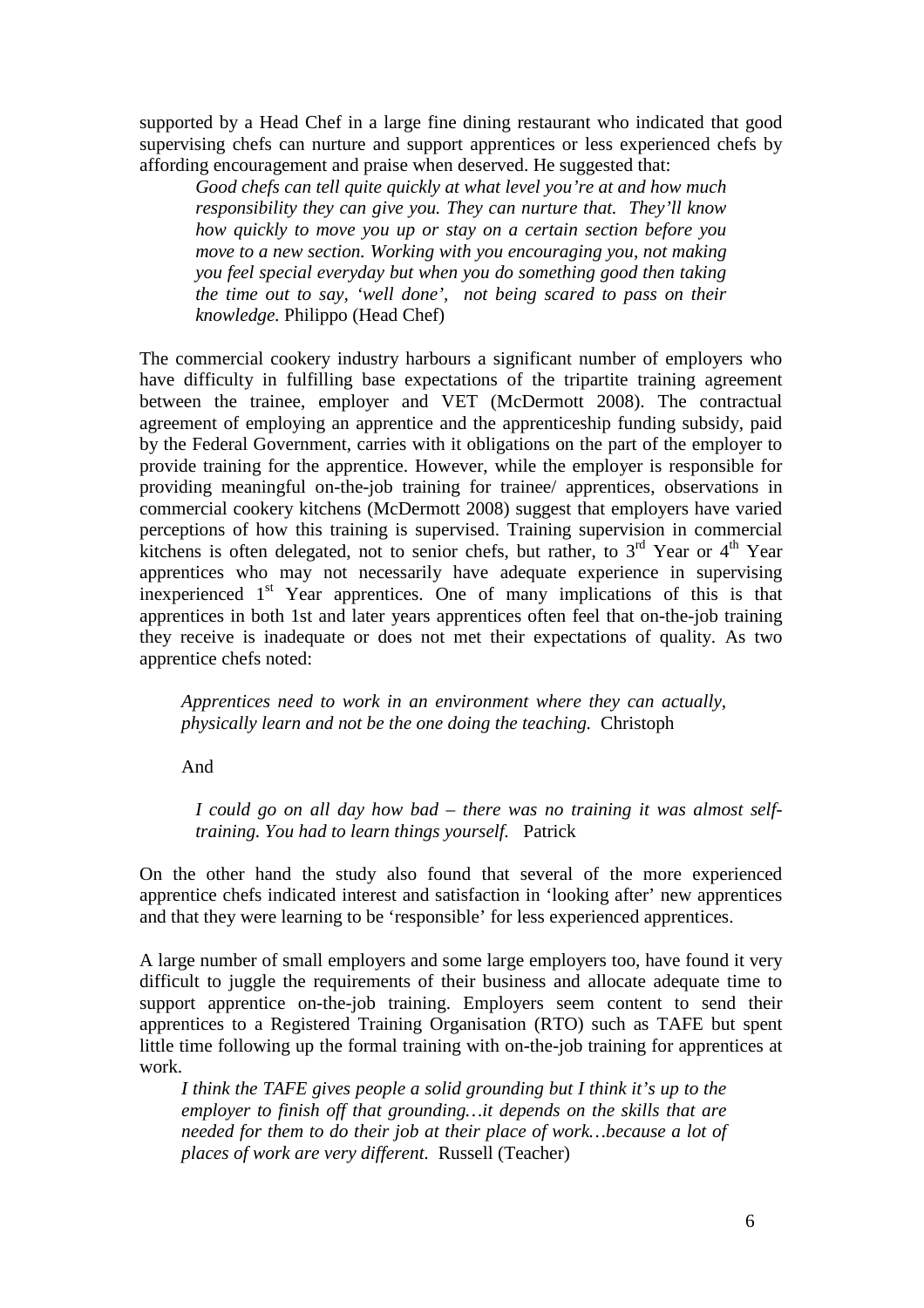Moreover our research confirmed that some participants thought the limited or reduced level and quality of apprentice workplace training was largely due to economic pressures on the employer. Reductions in staffing levels was also a cause for a deficit of time and personnel available to provide adequate on-the-job training. Supervising chefs noted the effect of the current economic environment on changes in staffing arrangements in hotels. One chef stated that they felt:

*'….(there has been a) massive change because hotels 20 years ago would have 70 staff. Today there is 35 staff in the hotel. It's cut in half, because the outsourcing is available'.* Heather (Head Chef)

A vigorously hierarchical and regimented staff structure permeates much of kitchen life particularly within large commercial kitchens. The environment of a large commercial kitchen can sometimes provide few opportunities for apprentices to build their confidence and skills through practice or trial and error. The often inflexible behaviour of the managing chef and supervisor (Head Chef) is likely to build fear and anxiety, overriding the apprentice's ability to learn and question (Cornford & Gunn 1998).

The traditional structure of a kitchen is one where the Head Chef would determine the ontogeny of events from menus to rosters. There would also be a brigade of senior supervisors such as second chefs and section chefs who would all have specific duties and responsibilities answerable to the Head Chef who would oversee the whole operation. First year apprentice chefs operate at the beginning or entry level in commercial kitchens of all sizes and tend to be vested with low level routine work such as chopping and cleaning which, although unstimulating and unrewarding, offers some participation within the team. However, at the entry level, apprentice chefs with little experience also tend to be 'pushed around' by chefs at higher levels in the hierarchy in the often frenetic and emotionally charged environment of a busy fine dining restaurant kitchen. If apprentices are able to withstand this type of workplace environment they are given increasingly more complex responsibilities during the period of their apprenticeship. This tends to occur until they achieve a level of skill and autonomy comparable with many of their more qualified colleagues.

The learning of an apprentice chef is strongly influenced by a number of issues relating to organisational objectives and the workplace culture established by the supervising chef. The nature of training afforded by a commercial kitchen is often driven by the purpose of the establishment. Large standard menu fine dining restaurants often generate standard menus and standard practices which become repetitive and unstimulating for apprentice and supervising chefs alike. On the other hand, smaller fine dining establishments, with 'blackboard' menus and 'daily specials' are able to more readily create an environment where apprentices and supervising chefs alike can vary food preparation, cooking techniques and plate presentation. While some fine dining establishments also create opportunities for apprentices to develop their creativity in kitchens, this can be influenced by a number of other issues such as the business directions and culture of the managing organisation.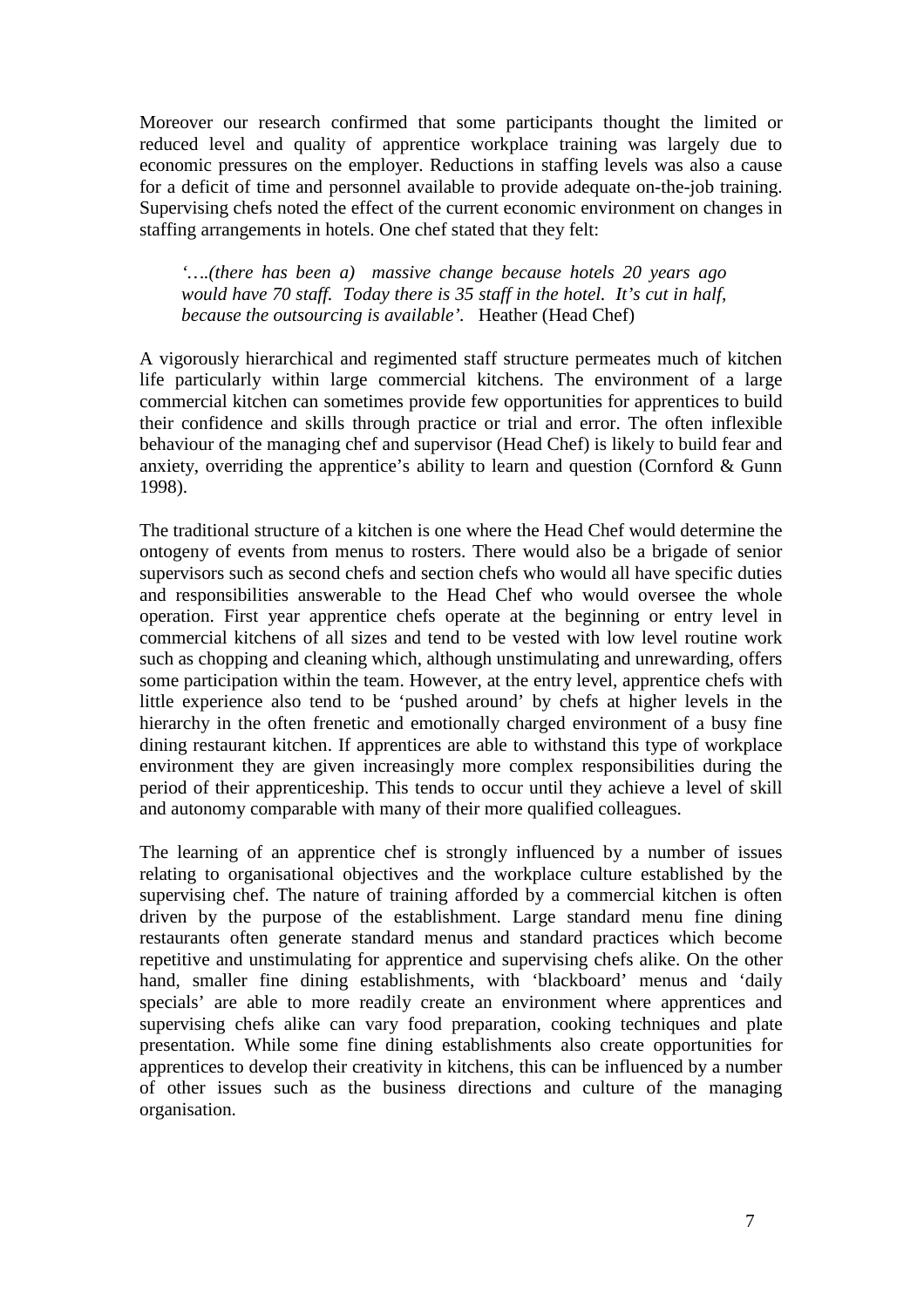Snell and Hart (2007) reported on apprentices in other industries that the main issues expressed by apprentices and trainees as contributing to their non-completion or dissatisfaction with their apprenticeship/traineeship were:

- Being treated as cheap labour
- Lack of appropriate supervision in the workplace
- Problems with poor or inappropriate training
- Bullying and abuse in the workplace
- Low wages

The contribution workplaces make to authentic and meaningful learning for the workers and others has been extensively theorised and presented as significant (Lave & Wenger 1991). However, workplaces in themselves are not neutral territories for negotiating communities of practice and can abound with historical subjectivity for both the learner and their employer as to how learning opportunities are afforded to apprentices. Learners are becoming more responsible for what and how they learn. The focus of workplace learning is not just developing skills but developing people (Chappell 2003). While the learner is a key player in determining his or her learning strategy (Chappell 2003) and (Billett 2002), workplace managers also play roles in fostering and facilitating the learning of their staff (Bierema & Eraut 2004; Carter 2009). It is important to note that individual learning strategies are, however, likely to be constrained by what is possible in the workplace rather than what would be ideal for learners (Chappell 2003).

In a study of manager roles in facilitating learning for others at work, managers were found to deploy a range of workplace learning strategies for their teams but their facilitation role tended to be constrained by time and resources (Carter, 2009). As such, work related learning strategies tended in some cases to lack planning, and tended to be ad hoc and reactive to immediate training needs rather than reflect a longer term plan for work related learning.

### **Why an apprentice chef would 'drop out' of the commercial cookery industry.**

The study indicates that apprentice chef retention rates are strongly influenced by employment conditions and the relationship apprentices have with their supervising chef. When 3<sup>rd</sup> year apprentices were asked about the work environment and why they thought earlier year apprentice chefs drop out an apprenticeship and employment, they indicated that a key issues is the way apprentice chefs are treated in the workplace. This is illustrated by a  $3<sup>rd</sup>$  year apprentice who responded that:

 '*You see the way some chefs treat younger people in the industry and I think that puts a lot of people off*''. Tim

In discussing job satisfaction and decisions about 'staying on' to complete apprenticeships, apprentice chefs indicated that support from their supervising chef was a key influence. The changing nature of work, smaller teams and the cost of managing commercial kitchens in recent years has meant that supervising chefs are often required to be more involved with 'hands on' cooking and additional administrative work and less apprentice supervision. These changes have seen a shift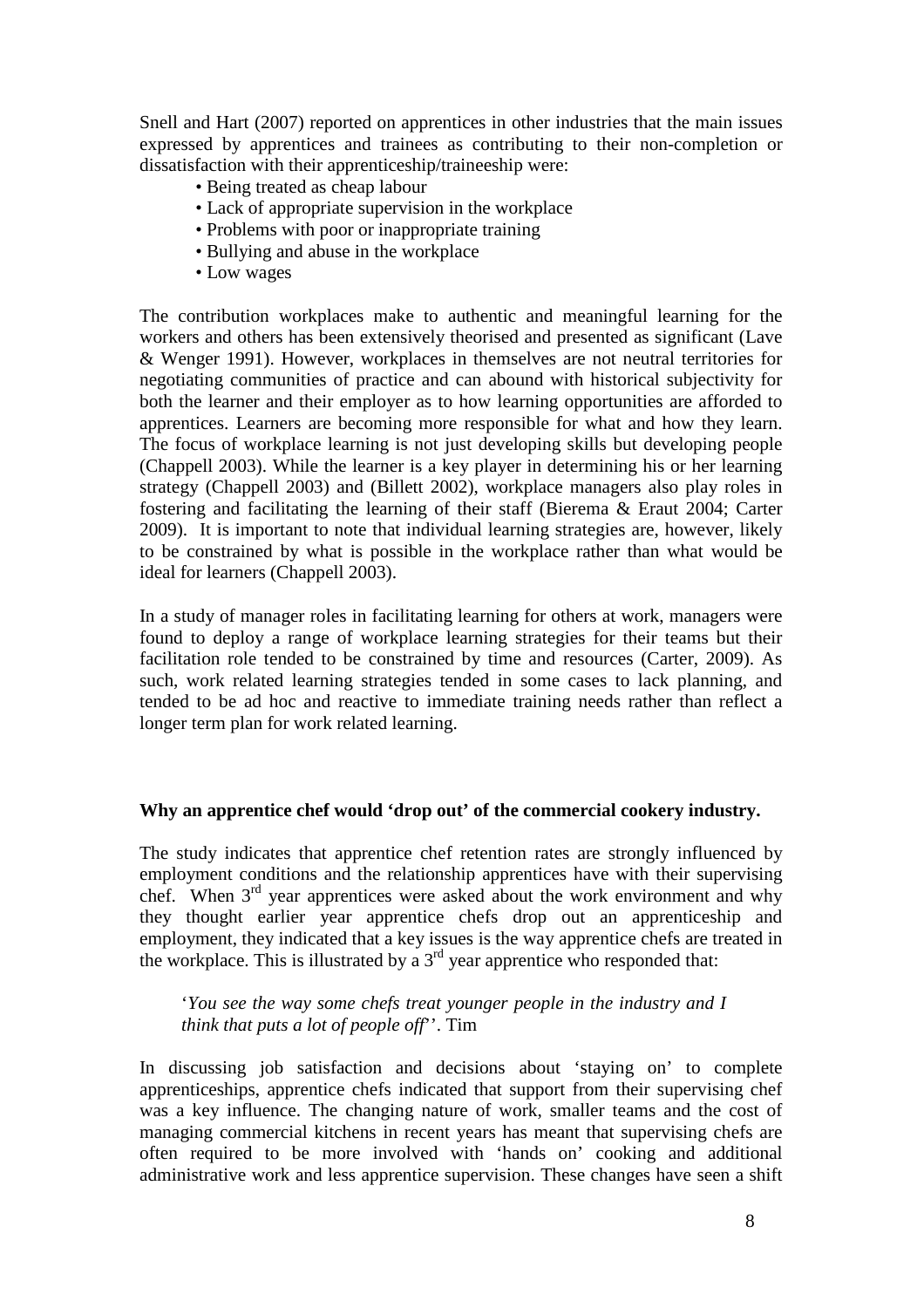in some of the on-the-job responsibilities move from supervising chef to later year  $(3<sup>rd</sup>$  year) apprentice chefs. The changes have also included some devolution of responsibility for apprentice training from supervising chef to  $4<sup>th</sup>$  and  $3<sup>rd</sup>$  Year apprentices. As one 3rd year apprentice chef indicated

*'…apprentices are expected to have the knowledge to run a kitchen instead of being an apprentice*'. Christoph

Supervising chefs also indicated that their roles in facilitating apprentice chefs to learn at work are important in developing relevant and useful skills in apprentices however acknowledged that being an on-the-job 'trainer' can be a challenging process and a somewhat problematic task. As an experienced supervising chef said:

*'…training is a skill and some chefs in their industry have training skills whereas others are not so good'.* Dan and *'You've got to have a good teacher'…you can't have an impatient 'so and so' who just thinks you (apprentices) are a slave'.* Jim

#### **Influences on apprentice chef retention**

The role of the line manager in facilitating learning for others at work is complex and challenging. A range of socio-cultural conditions and the way work is organised in commercial kitchens act to influence the way work is allocated to apprentices and the way they are often treated by others at work. The role and culture (behaviours) of the supervising chef also influence the way opportunities for on-going learning are afforded to apprentices. While supervising chefs accept that part of their role is to be a 'workplace trainer' they are often not adequately equipped or trained for this role.

The hierarchical nature of staffing in commercial kitchens and the nature of the work in fine dining restaurants means that supervisors and apprentices are required to contend simultaneously with an established hierarchical kitchen culture yet develop innovative ways to meet changing customer demands and manage the immediacy of producing high quality cuisine. One apprentice explained that besides the hierarchy there is also the issue of supervising chef expectations and 'how' chef work should be done in the kitchen. To illustrate:

'*We've got twenty chefs in our kitchens so that could be twenty different ways that something could be done to achieve the same result'*. Sally

Time and resources for attending to apprentice learning through on-the job learning tend to be limited and as such, supervising chefs can often, be constrained in providing useful on-going learning opportunities for apprentices.

While supervising chefs acknowledged their expected roles in providing on-going workplace learning for apprentices, they frequently discussed on-going learning in terms of 'training' and acting as task allocators rather than acting as 'mentors, coaches or guides'. As learning facilitators, supervising chefs require a different range of skills to foster ongoing learning through work compared to the role of a workplace trainer. This has implications for how vocational training is organised for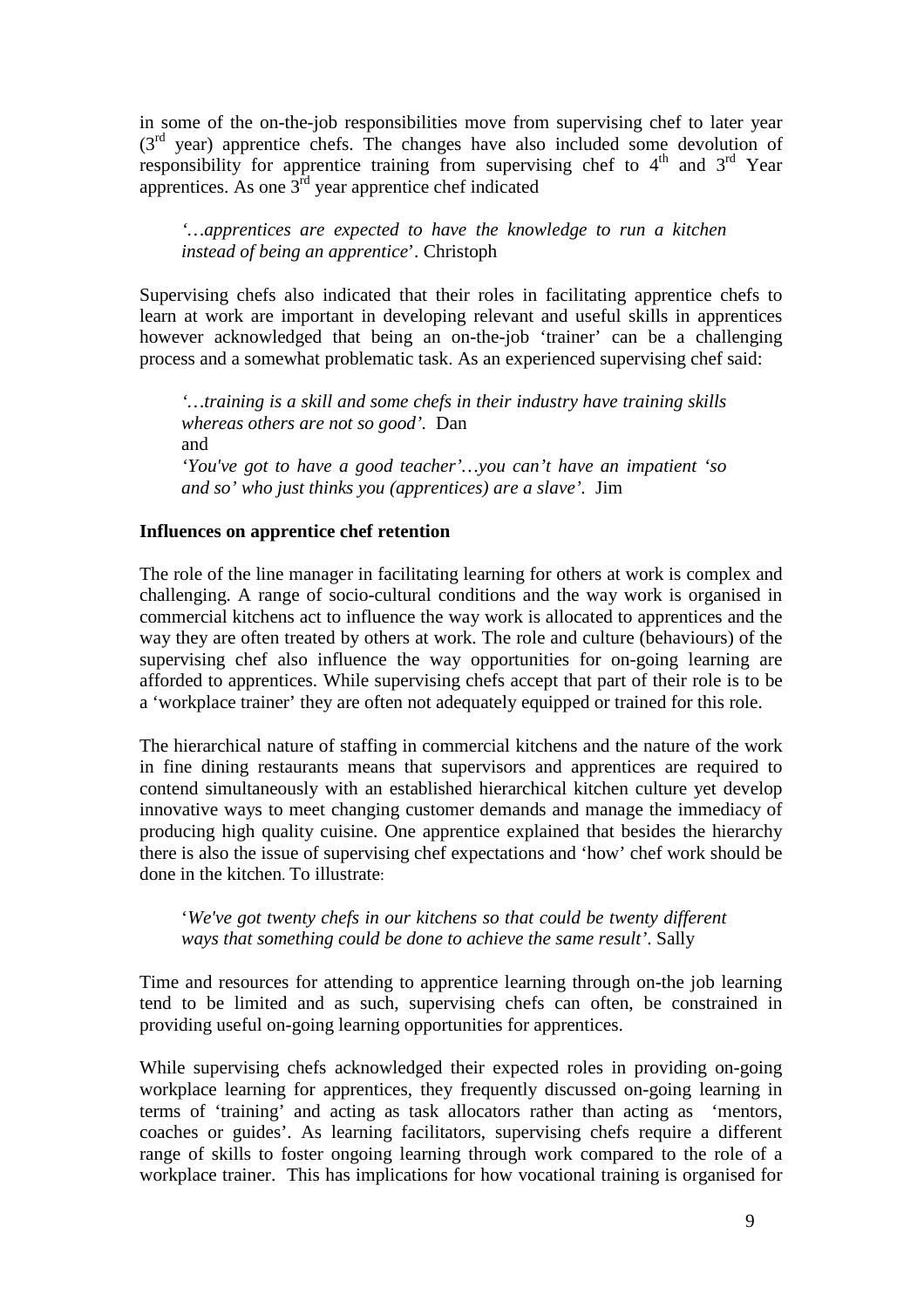later year apprentices and whether of not the formal component of the apprenticeship training delivered by an RTO is adequate for preparing apprentices to become both workplace 'trainers' and facilitators of ongoing workplace learning. It also has implications for how apprentices receive their on-the-job guidance and consequently their satisfaction with work and training.

Apprenticeships and traineeships that involve a combination of off-the-job and onthe-job training whereby practical skills and an underpinning knowledge about these skills are developed is seen as the most effective form vocational training (Schofield 1999; Smith 1999; Strickland et al. 2001). Where the apprentice receives all their training in the workplace there are questions as to the 'breadth' and quality of their learning outcomes (Bowman, Stanwick & Blythe 2005). The underpinning knowledge is crucial for developing transferable skills in the apprentice which offers the capacity to apply their learning to a much broader range of tasks than prescribed by that particular workplace. Apprentices and trainees prefer a mix of on and off-thejob training whereby they will be learning a diversity of skills and will receive some level of support throughout their training (Strickland et al. 2001). Apprentices and trainees are more likely to remain motivated and are less likely to withdraw from training when training meets these conditions. Maintaining a good balance of on-thejob and off-the-job training, however, is one of the major challenges for employers and training organisations (Snell & Hart 2007).

# **Conclusion**

In this paper we have presented a number of issues facing apprentice chefs and how they are facilitated to learn at work. We have also outlined a number of issues facing supervising chefs in their roles as facilitators of ongoing workplace learning. By bringing these practices together in the context of apprenticeship learning we have highlighted two key issues concerning workplace learning. We suggest that apprentice learning at work is influenced by the organisation of work and the role and 'ways of working' of the supervising chef. Secondly, we suggest that apprentice perceptions of being supported at work, particularly in how they 'feel' they are learning at work is not only a part of everyday thinking and acting, it is mediated by the circumstances in which individuals act. As Johnson and Hawke (2002) suggest there is no 'one-size-fits-all' approach to establishing a learning culture at work. What we found in this study is that apprentices make decisions about their work choices and careers in early stages of chef apprenticeships and that these decisions are strongly influenced by their satisfaction with their work related learning experience. This has significant implications for the way on-the-job learning is facilitated.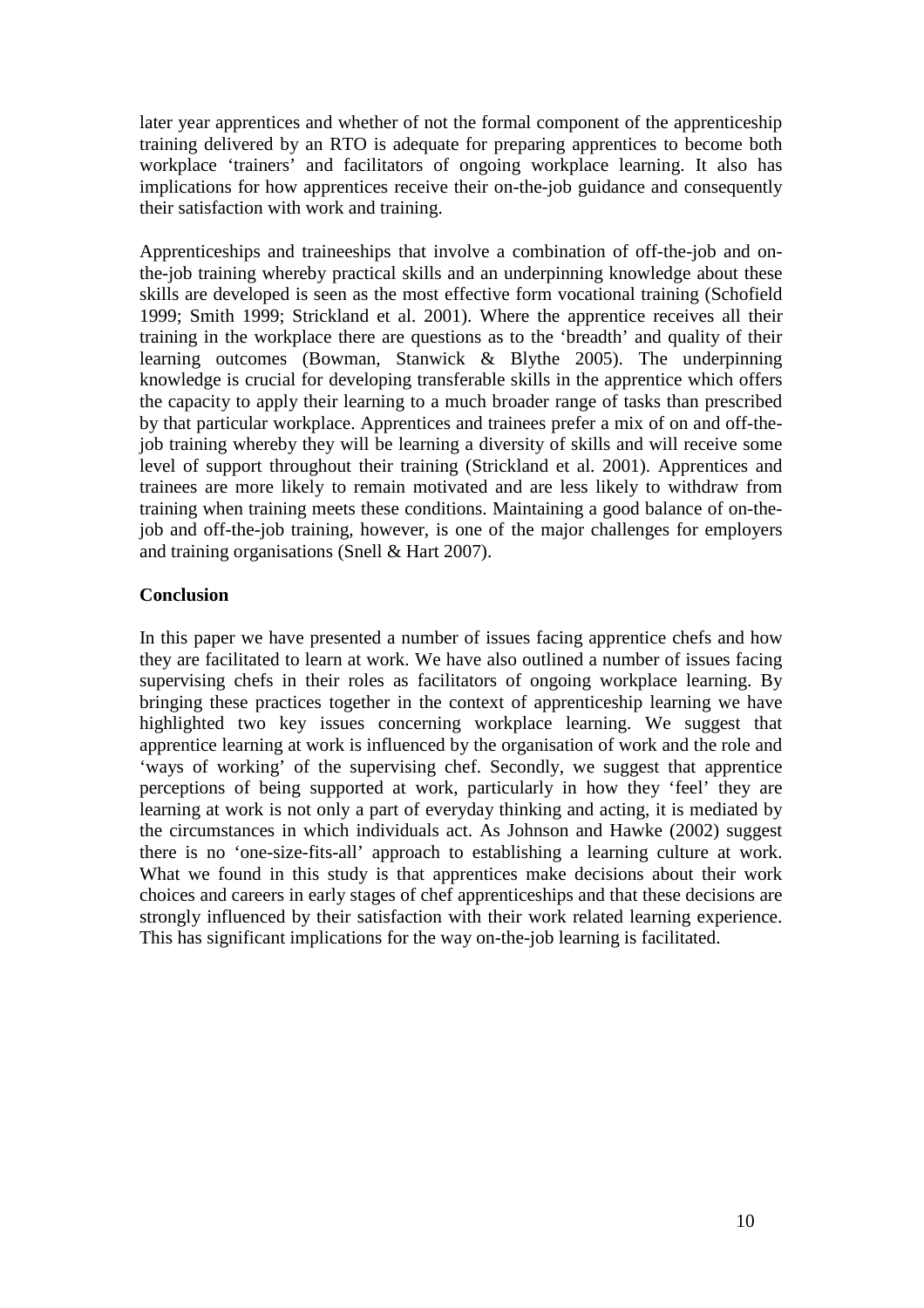#### **References**

- Bierema, L. & Eraut, M. 2004, 'Workplace Focused Learning: Perspective on Continuing Professional Education and Human Resource Development ', *Advances in Developing Human Resources*, vol. 6, no. 1, pp. 52 - 68.
- Billett, S. 2000, 'Guided learning at work.' *Journal of Workplace Learning*, vol. 12, no. 7, pp. 272 - 285.
- Billett , S. 2001, 'Learning through work: workplace affordances and individual engagement ', *Journal of Workplace Learning*, vol. 13, no. 5, pp. 209-214.
- Billett, S. 2002, 'Workplace pedagogic practices: Co-participation and learning', *British Journal of Education Studies*, vol. 50, no. 4, pp. 457 - 481.
- Billett, S. 2004, 'Conceptualising workplaces as learning environments', *Journal of Workplace Learning: Employee Counselling Today*, vol. 16, no. 6.
- Billett, S. 2006, *Work, Change and Workers*, Springer, The Netherlands.
- Bowman, K., Stanwick, J. & Blythe, A. 2005, *Factors Pertaining to Quality Outcomes of Shorter Duration Apprenticeships and Traineeships*, Adelaide.
- Carter, R. 2009, 'New roles and challenges for workplace managers as facilitators of workplace learning', *Australian Vocational Education and Training Research Association*, Sydney, NSW, Australia.
- Chappell, C. 2003, 'Changing Pedagogy: Contemporary Vocational Learning', *OVAL Research Faculty of Education, UTS*, vol. 3, no. 12.
- Cornford, I. & Gunn, D. 1998, 'Work based learning of commercial cookery apprentices in the New South Wales hospitality industry', *Journal of Vocational Education and Training*, vol. 50, no. 4.
- Gow, K., Hinschen, C., Anthony, D. & Warren, C. 2008, 'Work expectations and other factors influencing male apprentices' intentions to quit their trade ', *Asia Pacific Journal of Human Resources* vol. 46, no. 1, pp. 99 -121.
- Heron, J. 1989, *The Facilitator's Handbook*, Nichols Publishing, New York.
- Johnson, W. & Ridley, C. 2004, *The Elements of Mentoring*, Palgrave Macmillan, New York.
- Johnson, R. & Hawke, G. 2002, *'Case studies of organisations with established learning cultures'*, Australian National Training Authority.
- Lave, J. & Wenger, E. 1991, *Situated learning, Legitimate peripheral participation*, Cambridge University Press, New York.